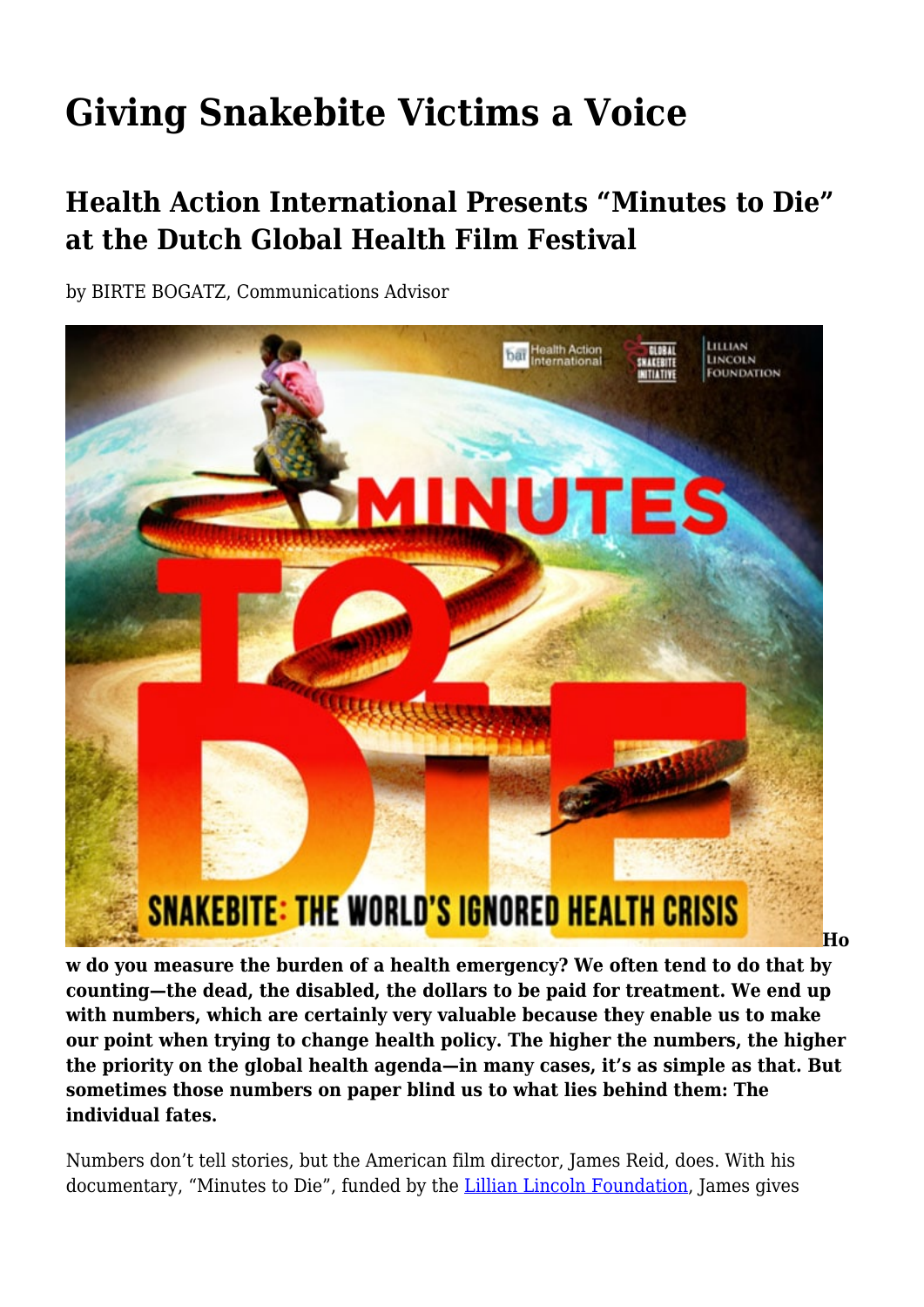snakebite victims a voice—and a powerful advocacy tool.

In 2016, an excerpt of the film shown during a World Health Assembly side event on snakebite shook the audience and helped lay the foundation to get snakebite envenoming back on World Health Organization's (WHO) priority list of neglected tropical diseases (NTDs).

Now, one year later, not only has the WHO reinstated snakebite as a high-priority NTD; James's film has gone through its final cut. Health Action International (HAI) is thrilled to present it at the [Dutch Global Health Film Festival](https://www.facebook.com/DutchGlobalHealthFilmFestival/) on 28 October. The screening will be followed by a panel discussion with snakebite experts.

We spoke to James, who will take part in the panel discussion, ahead of the Festival to find out what compelled him to make the film and what he discovered while making it.

Next thing we knew, we were on a plane.

**HAI:** James, you live in San Francisco, far away from those countries where lives are at stake due to snakebite. What got you into doing this film and covering this topic?

**James Reid:** I grew up in California, always hearing news stories of people getting bitten by a rattlesnake. They get to a hospital, there is ample supply of antivenom and they survive. They're typically the lucky ones in this world. We first met Dr Matt Lewin, a local emergency room physician and field medicine expert with the California Academy of Sciences in San Francisco. Dr Lewin had been developing a field antidote for rural snakebite victims in the tropics, so that a bite victim could administer the drug immediately following a bite to slow some of the effects of the venom. It sounded fascinating, but all we knew was that no more than five people die in the United States or Australia in any given year. When we looked into the magnitude of the problem, the numbers and stories were staggering. More than anything, I was surprised no one had ever told the story of the plight of these voiceless victims. Next thing we knew, we were on a plane.

There wasn't a soul who couldn't steer us to someone they knew who had been bitten.

**HAI:** Along with your film crew, you have spoken to snakebite victims in remote areas of Sub-Saharan Africa, India and Papua New Guinea. How was this experience and how did you find those people who've never had the opportunity to tell their story, before?

**James Reid:** What shocked us more than anything was how effortless it was to find victims and their desperation to tell their story to the world. We had contacts on the ground that went in search of victim stories before we arrived. All you needed to do was to ask anyone in any village if they knew someone who was bitten or died. There wasn't a soul who couldn't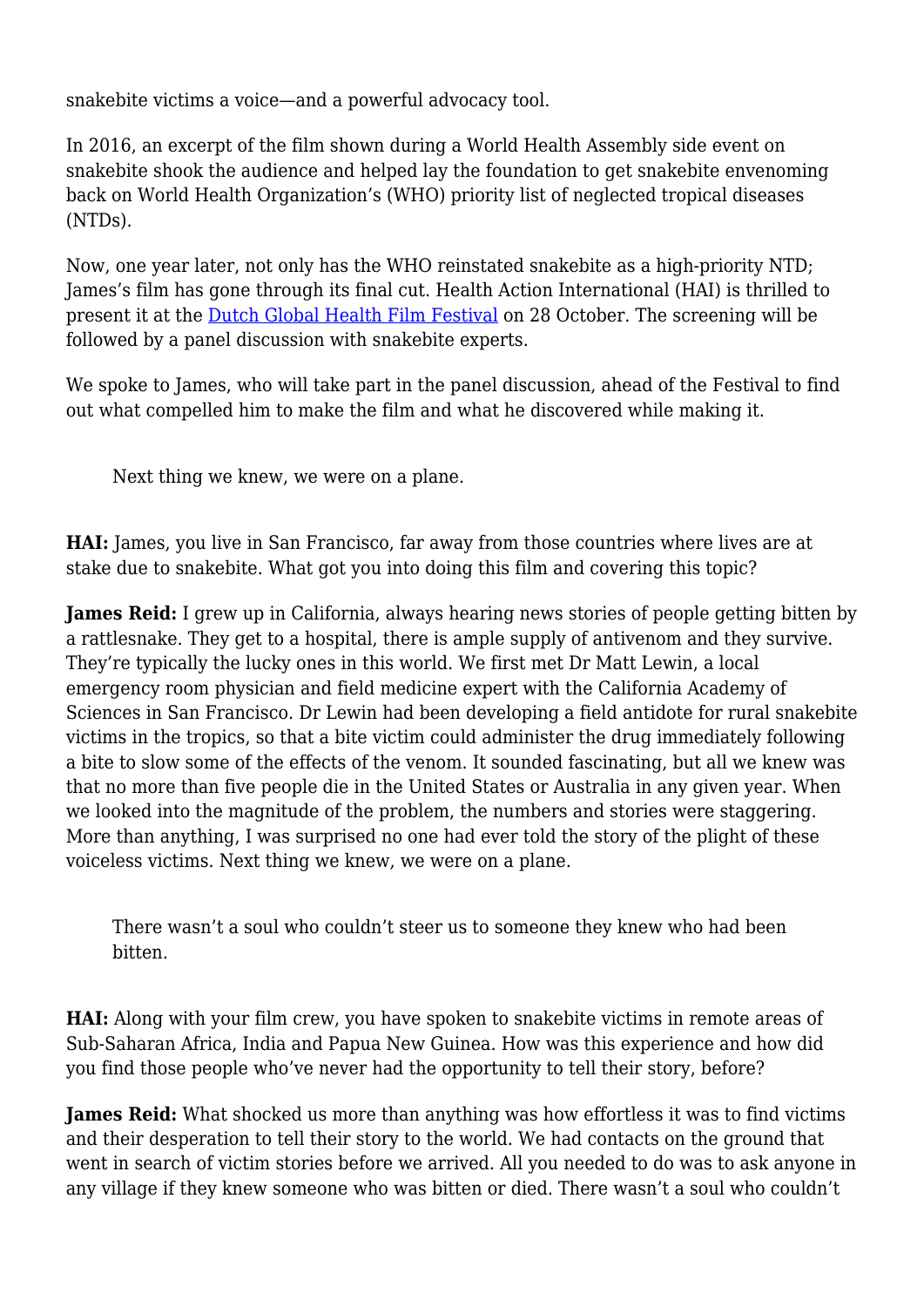steer us to someone they knew. All victims talked of the daily fears of a snakebite, which tends to outweigh fears of contracting malaria or tuberculosis in many cases. No matter where we filmed, everyone had a connection. Everyone begged for the story to be spread.

The stories will be etched in our minds forever.

**HAI:** Those fates you came across are staggering: Parents losing their children, maimed victims being discriminated against and excluded, families having to do without their bread winners and facing widespread destitution. We don't want to pre-empt the film, but if you could tell us one story that particularly stuck with you and is emblematic of the problem, which would it be?

**James Reid:** From the victim to the family of a victim, everyone had a heart-wrenching story of their long journey to reach a hospital, and many times the hospital was without antivenom. Every farmer or herder has sold land, animals or personal possessions to pay for treatment and these dollar-a-day earners were left with nothing and even less hope. Meeting a Kenyan family who lost a daughter to a cobra bite minutes before her sister was also bitten will be etched in our minds forever. Imagine having one daughter buried under a cross in the yard, while the surviving sister is being held by her parents because she requires around-the-clock care. She can't walk, her hand is deformed and she is blind.

It is really easy to be the ones to make change.

**HAI:** In June 2017, snakebite envenoming was adopted as a priority NTD by the WHO, making it significant for the global health community. In addition to that, is there something the public could do after watching your film?

**James Reid:** The WHO took an incredible step listing snakebite as a neglected tropical disease. But that classification is just the beginning. Funding by world donors and support from governments in snakebite-endemic countries is critical. Snakebite is not like Ebola, which became a household name and received instant attention and funding. No one knows of the snakebite crisis and that's why each and every one of us who believes this should not be happening needs to be the one to share the story with the world.

The film is a tool to bring awareness to this ignored way to die. Screening the film is one way to get NGOs, civil society, companies and organisations to give the voiceless a voice. Our website, [www.minutestodie.com,](http://www.minutestodie.com) is an important starting point for anyone in this world who believes this crisis should no longer be ignored. Sharing (through social media) short informative videos on the issue found on our site gives anyone the chance to do something to raise the profile. We encourage people to donate to one of several "on-the-ground" snakebite projects that will bring real change to parts of India and Sub-Saharan Africa. The projects are led by experts who have historically received little to no funding. It is really easy to be the ones to make change.